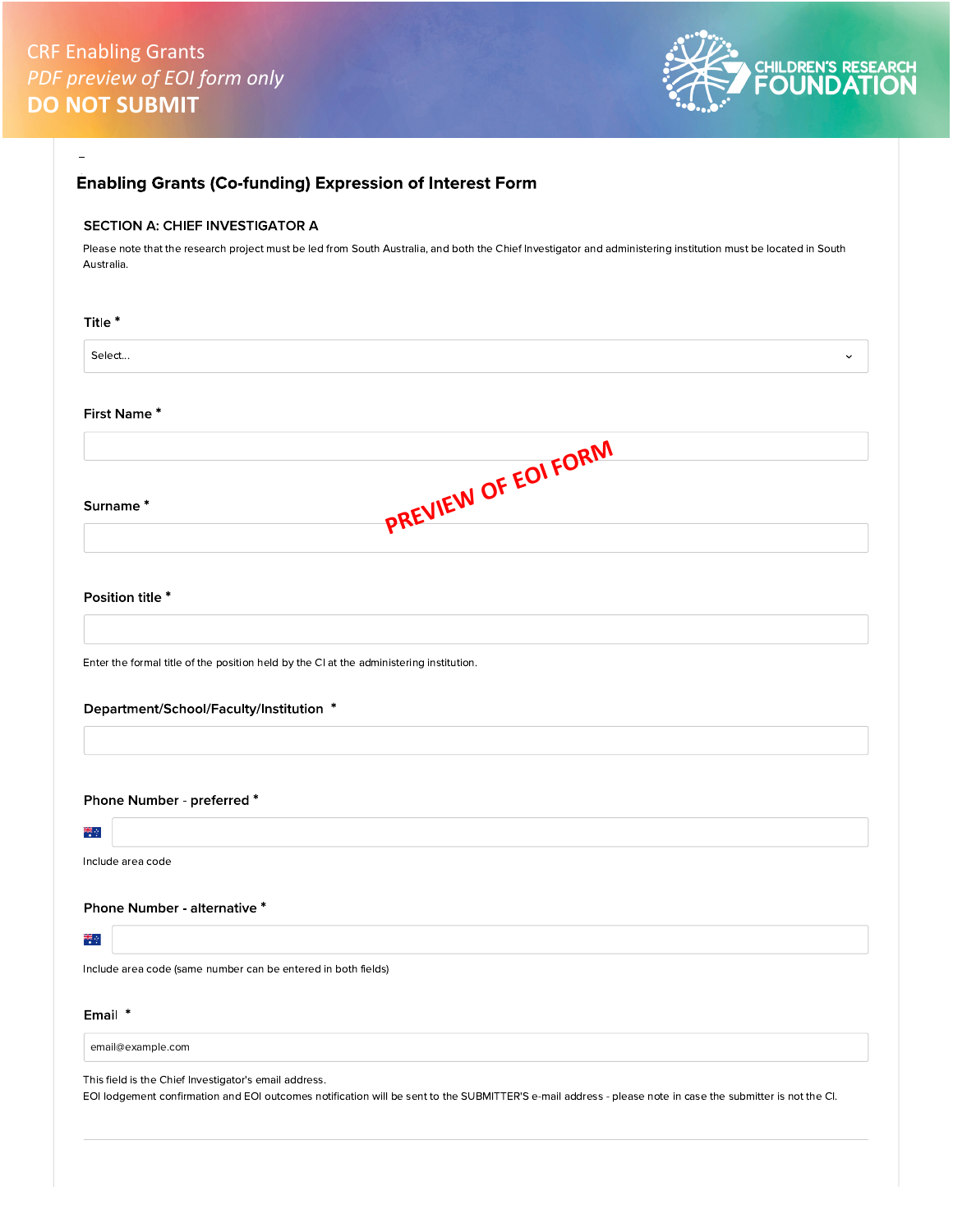## SECTION B: COLLABORATION AND PARTNER AGENCIES

The Chief Investigator can include a maximum of ten Associate Investigators on the team.

# Please list the Chief and Associate Investigators \*

|                           |       |                   |         |          |             |                                           | $\mathbf{z}^{\prime}$      |
|---------------------------|-------|-------------------|---------|----------|-------------|-------------------------------------------|----------------------------|
| Ref                       | Title | <b>First Name</b> | Surname | Position | Institution | <b>Chief or Associate</b><br>Investigator | Skills and<br>Contribution |
|                           |       |                   |         |          |             |                                           |                            |
| $\overline{2}$            |       |                   |         |          |             |                                           |                            |
| $\ensuremath{\mathsf{3}}$ |       |                   |         |          |             |                                           |                            |
| 4                         |       |                   |         |          |             |                                           |                            |
| 5                         |       |                   |         |          |             |                                           |                            |
| 6                         |       |                   |         |          |             |                                           |                            |
| $\overline{7}$            |       |                   |         |          |             |                                           |                            |
| 8                         |       |                   |         |          |             |                                           |                            |
| 9                         |       |                   |         |          |             |                                           |                            |
| 10                        |       |                   |         |          |             |                                           |                            |
| 11                        |       |                   |         |          |             |                                           |                            |

# Please list key partner organisation/s \*

| Ref            | Organisation | <b>Contact Person</b> | Expertise | Role in proposed<br>study | Is partnership confirmed /<br>unconfirmed? |
|----------------|--------------|-----------------------|-----------|---------------------------|--------------------------------------------|
| 1              |              |                       |           |                           |                                            |
| $\mathbf 2$    |              |                       |           |                           |                                            |
| 3              |              |                       |           |                           |                                            |
| 4              |              |                       |           |                           |                                            |
| ${\bf 5}$      |              |                       |           |                           |                                            |
| 6              |              |                       |           |                           |                                            |
| $\overline{7}$ |              |                       |           |                           |                                            |
| 8              |              |                       |           |                           |                                            |
| 9              |              |                       |           |                           |                                            |
| 10             |              |                       |           |                           |                                            |

 $\sqrt{2}$ 

Please list all of the key partner organisation/s that will contribute to the research project and support translation of the research findings into practice. Additional organisations can be added if necessary. Please email crf@crf.org.au for a template to include additional partners.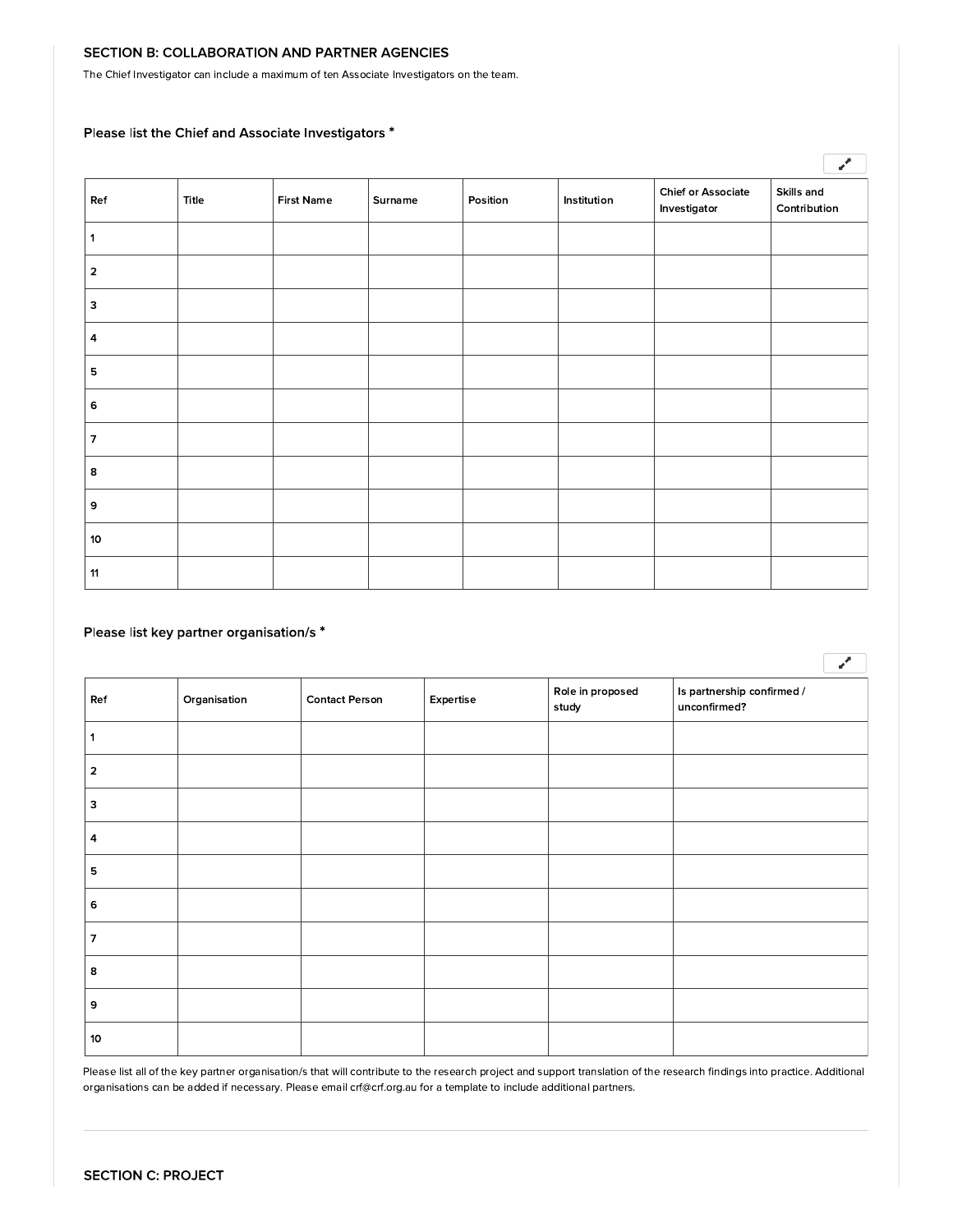## Project title \*

The Project title should not exceed 200 characters (including spaces) and should accurately describe the nature of the project in language understandable to the general community.

Avoid using specialist characters and symbols because they may not transfer successfully to other computer systems.

## Research category \*

Select...

#### Discipline \*

Select...

## Significance \*

Limit: 100 words

Briefly describe the potential significance of the project, and its relevance to the health and well-being of children, in non-technical terms. This summary may be used in future media releases, on the website and/or the Annual Report.

## Alignment with CRF Priorities \*

 $\Box$ Improving fetal development, including preventing pre-term birth.

- Improving systems of care and education for children.  $\Box$
- Supporting young minds and improving children's mental health.  $\Box$
- Tackling chronic illness and disability.
- Other (please specify)

Select which of CRF's strategic priorities the project seeks to address (you may select more than one) or select "other" and specify in the next field.

#### Please specify 'Other' issue, if selected above \*

Enter N/A if not applicable

Project Aims\*

Limit: 300 words

Limit: 20 words

List the proposed research objectives / aims.

Research Plan\*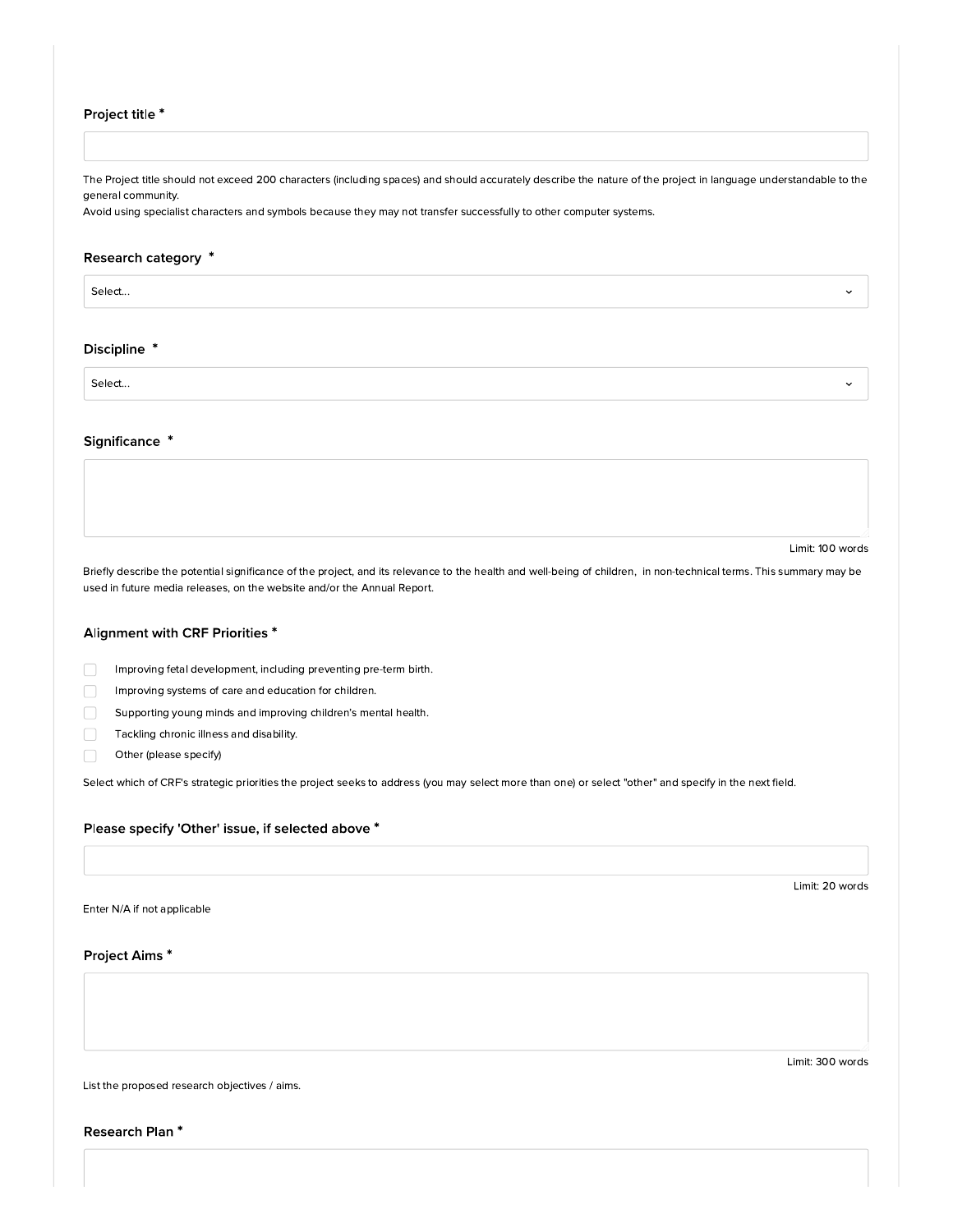|  | Briefly describe the research methods |  |  |
|--|---------------------------------------|--|--|
|--|---------------------------------------|--|--|

## Briefly describe how the research outcomes will improve health, education or welfare outcomes for children \*

Limit: 200 words

## **SECTION D: OTHER FUNDING**

# This application requests support for: \*

- ARC Linkage Grant application ◯
	- NHMRC Partnership Grant application

Please advise if you are seeking total funding support for this research from ARC or NHMRC.

### Amount of funding requested from ARC/NHMRC \*

AU\$ **AUD** 

## Other funding partners \*

Limit: 200 words

Please advise whether you intend to approach other partners, in addition to those already listed in section B (Collaboration and key partners) to jointly fund (in kind and/or financial) this research?

## SECTION E: BUDGET AND SUPPORT REQUESTED

# Justification of Budget\*

Please explain the budget

## Support requested from CRF \*

Limit: 200 words

فتحمد

Limit: 300 words

Please explain the nature and amount of funding sought from the Channel 7 Children's Research Foundation (CRF)

Budget table - detail support requested \*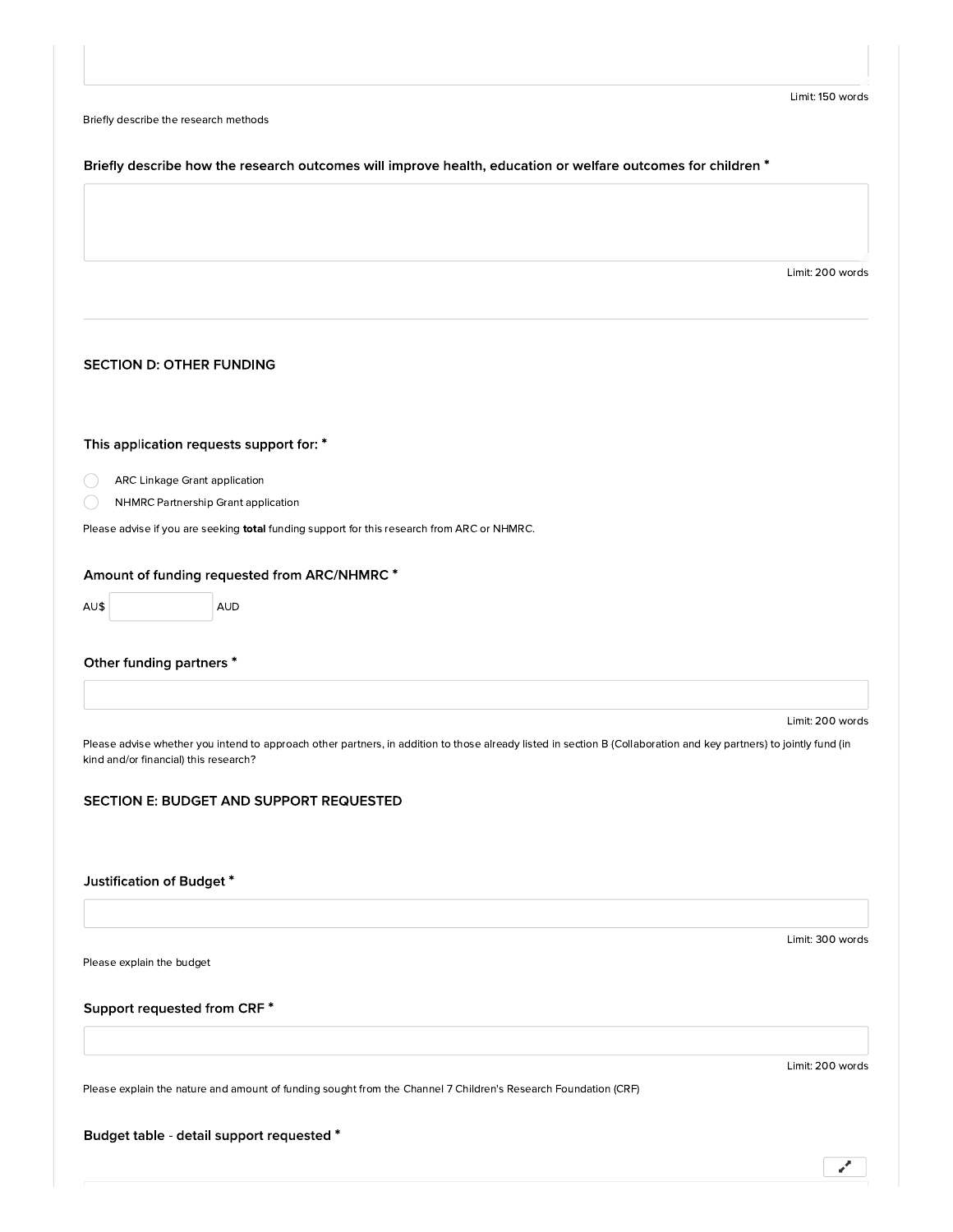| Line                    | Type: (Cash/In-kind) | Support | \$ YEAR 1 | \$ YEAR 2 | \$ YEAR 3 | \$ YEAR 4 |
|-------------------------|----------------------|---------|-----------|-----------|-----------|-----------|
| 1                       |                      |         |           |           |           |           |
| $\overline{\mathbf{2}}$ |                      |         |           |           |           |           |
| з                       |                      |         |           |           |           |           |
| 4                       |                      |         |           |           |           |           |
| 5                       |                      |         |           |           |           |           |
| 6                       |                      |         |           |           |           |           |
| 7                       |                      |         |           |           |           |           |
| 8                       |                      |         |           |           |           |           |
| 9                       |                      |         |           |           |           |           |
| 10                      |                      |         |           |           |           |           |

# Proposed project start date \*

 $\qquad \qquad \blacksquare$ 

Indicate the proposed start date and finish date of the study. Due to the assessment and approval processes, outcomes are announced in September/October each year.

### Proposed project end date \*

 $\qquad \qquad \blacksquare$ 

Indicate the proposed end date

## SECTION F: ADMINISTERING INSTITUTION

Select the Administering Institution from the drop-down list. If the institution is not listed, select the option in the next question to obtain further instructions.

 $\ddot{\phantom{0}}$ 

## Administering institution \*

Select...

## My institution wasn't in the list. Register a new one? \*

Yes

Not applicable  $\bigcirc$ 

If a new institution is to be added, please email the request to crf@crf.org.au The institution must be located in South Australia. After registering the new institution, please return to this question and select the Institution from the dropdown list.

## SECTION G - CERTIFICATION BY CHIEF INVESTIGATORS AND ADMINISTERING INSTITUTION

The administering institution's representative certifies that the project is appropriate to the general facilities available and that the project will be carried out strictly in accordance with the agreement and research guidelines.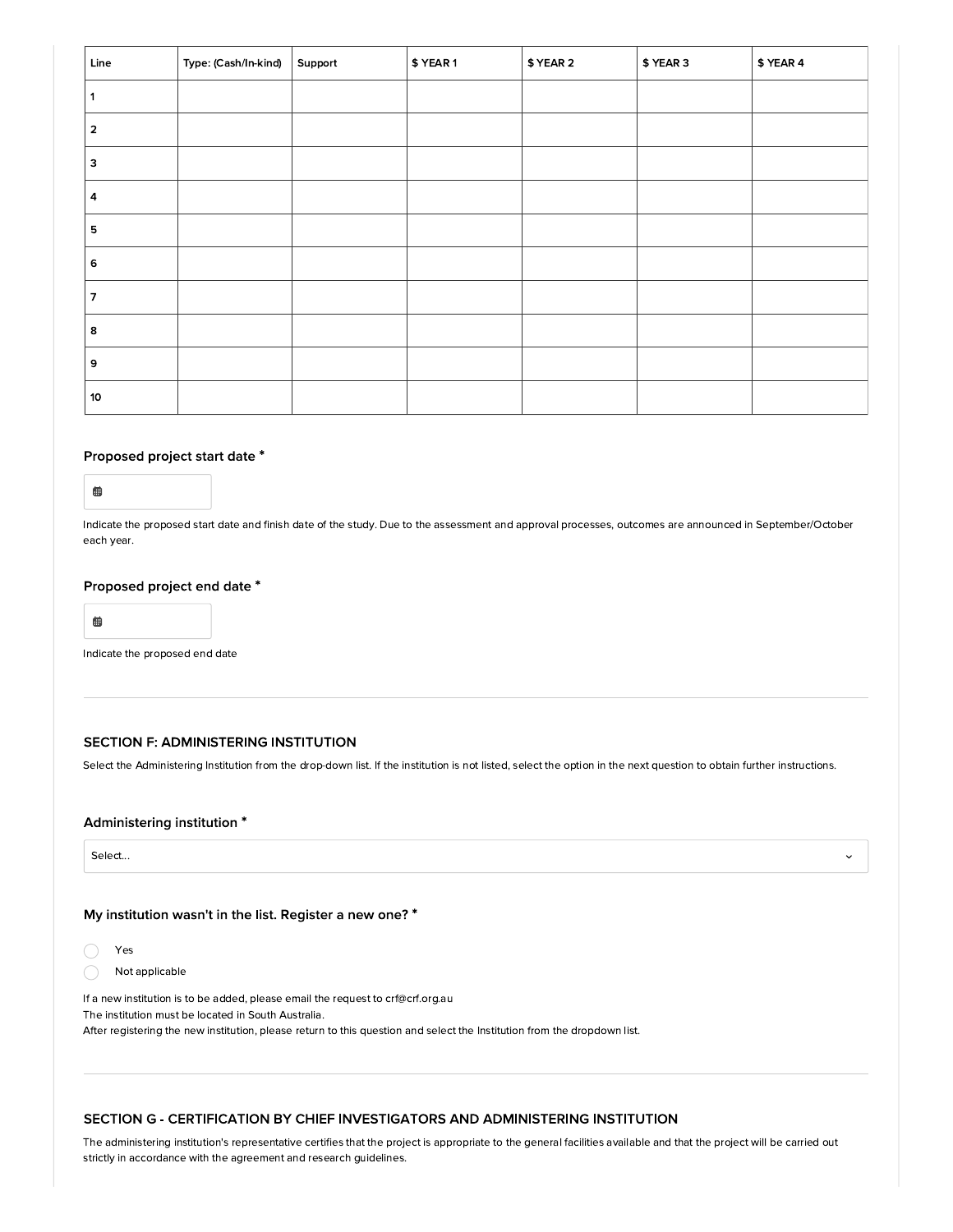| I certify that the project is appropriate to the general facilities available and that the project will be carried out strictly in * |
|--------------------------------------------------------------------------------------------------------------------------------------|
| accordance with the agreement and research quidelines.                                                                               |

| Title <sup>*</sup>                                                                                                                                                         |
|----------------------------------------------------------------------------------------------------------------------------------------------------------------------------|
|                                                                                                                                                                            |
| Select<br>$\check{ }$                                                                                                                                                      |
|                                                                                                                                                                            |
| First name*                                                                                                                                                                |
|                                                                                                                                                                            |
|                                                                                                                                                                            |
| Surname*                                                                                                                                                                   |
|                                                                                                                                                                            |
|                                                                                                                                                                            |
|                                                                                                                                                                            |
| Position title *                                                                                                                                                           |
|                                                                                                                                                                            |
|                                                                                                                                                                            |
|                                                                                                                                                                            |
| Institution <sup>*</sup>                                                                                                                                                   |
|                                                                                                                                                                            |
|                                                                                                                                                                            |
| Phone Number - authoriser *                                                                                                                                                |
| ्<br>संद                                                                                                                                                                   |
|                                                                                                                                                                            |
| Include area code                                                                                                                                                          |
| Email *                                                                                                                                                                    |
|                                                                                                                                                                            |
| email@example.com                                                                                                                                                          |
|                                                                                                                                                                            |
|                                                                                                                                                                            |
|                                                                                                                                                                            |
| Signatures of Investigators and Authorisers *                                                                                                                              |
|                                                                                                                                                                            |
| <b>Choose File</b>                                                                                                                                                         |
|                                                                                                                                                                            |
| Upload a file. No files have been attached yet.                                                                                                                            |
| Acceptable file types: .doc, .docx, .pdf<br>Upload the completed 'Signatures' document - the template is downloadable from https://crf.org.au/grant-application-templates/ |
|                                                                                                                                                                            |
|                                                                                                                                                                            |
|                                                                                                                                                                            |
| <b>SECTION H: REFERENCES</b>                                                                                                                                               |
| <b>B</b> <i>I</i> <u>U</u> : <b>E !!</b> ⊕                                                                                                                                 |